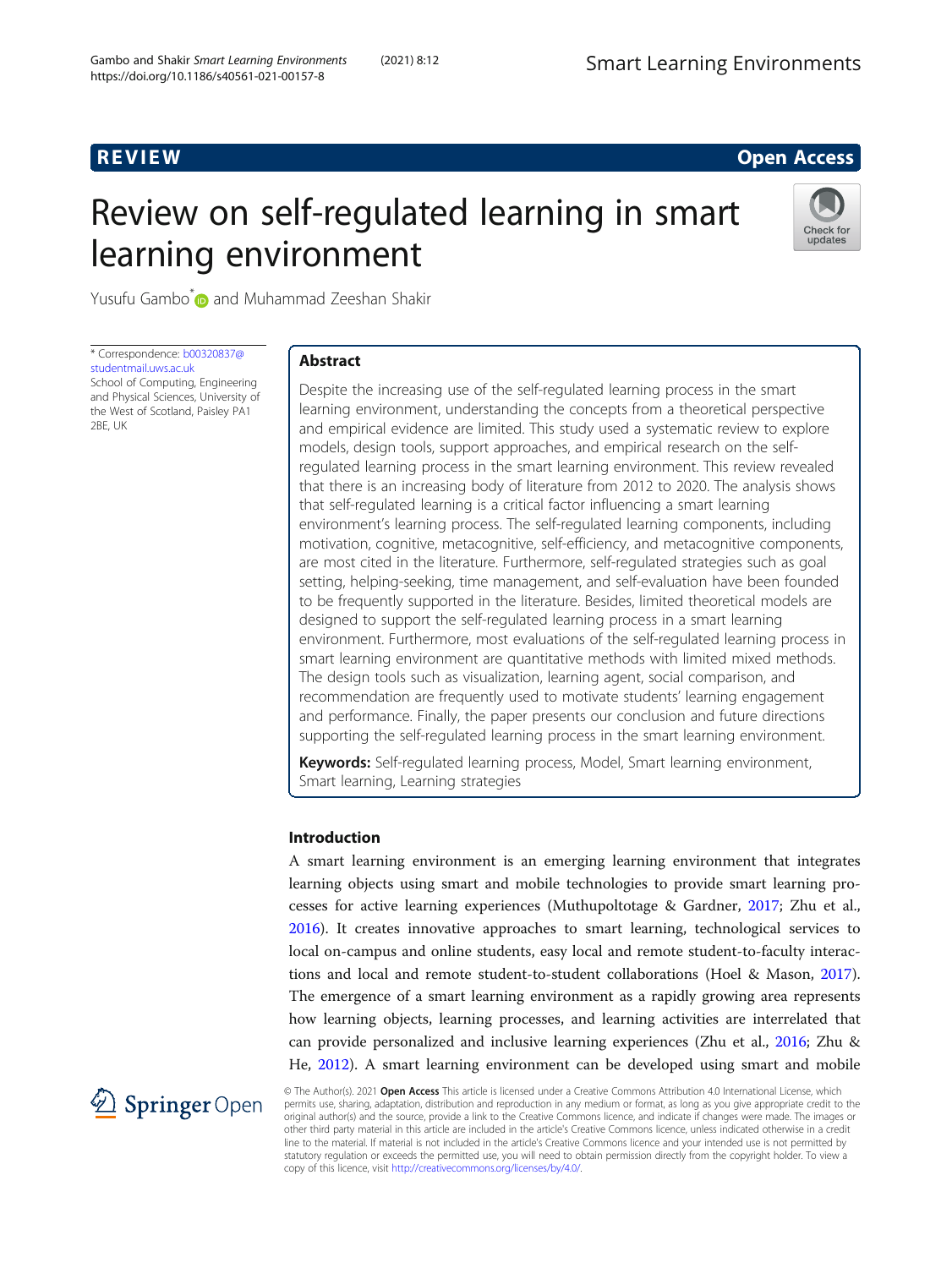technologies to bring learning personalization to meet learners' learning styles and needs (Singh & Miah, [2020](#page-12-0); Uskov et al., [2017\)](#page-13-0). It brings a paradigm shift from traditional learning approaches to new learning methods and offers a student-centred learning environment that integrates diverse pedagogical methods and strategies to practice and reflect on the learning process; and take in a formal and informal learning situation (Singh & Miah, [2020](#page-12-0)).

On the other hand, self-regulated learning (SRL) has been a critical factor affecting students' learning process (Dabbagh & Kitsantas, [2004](#page-12-0)). The smart learning environment is a responsive, proactive, and context-aware learning environment. Therefore, it is of interest to explore how SRL can support a learner to develop thinking strategies and promotes metacognitive and motivations towards achieving learning goals (Pérez-Álvarez et al., [2018;](#page-12-0) Durán-Sánchez et al., [2018;](#page-12-0) John et al., [2015;](#page-12-0) Zimmerman, [2002](#page-13-0)). The student's ability to control their learning process can enhance the educational process and provide the support needed to succeed in an online learning environment (Pérez-Álvarez et al., [2018;](#page-12-0) Spector, [2016;](#page-12-0) Zimmerman, [2002\)](#page-13-0). How to support learners' SRL in online learning has been widely examined (Pérez-Álvarez et al., [2018;](#page-12-0) John et al., [2015\)](#page-12-0). However, a smart learning environment as a new approach to online learning integrates many technologies and offered smart learning to meet learners' needs and learning style. Therefore, there is a need to explore how a smart learning environment supports SRL to inform future research directions. The findings of recent works (e.g., Pérez-Álvarez et al., [2018;](#page-12-0) Durán-Sánchez et al., [2018\)](#page-12-0) show that different tools, designs, and evaluations have been used to support and evaluate the SRL process in an online learning environment. However, the findings are limited in scope, both in theory and empirical evidence on students' learning performance, achievements, retention, etc. Furthermore, there is a lack of well-documented review of SRL in a smart learning environment. The purposes of this paper are to systematically explore, analyze and report on the recent research of SRL in a smart learning environment to inform future research directions.

#### Background

Self-regulated learning is a self-thought, plan, and action cyclically used to achieve a learning goal (John et al., [2015;](#page-12-0) Zimmerman, [2002](#page-13-0)). It has been identified as one of the critical factors affecting students' success in a learning process (Dabbagh & Kitsantas, [2004](#page-12-0)). SRL has models such as Zimmerman ([1989](#page-13-0)), Pintrich ([2000](#page-12-0)), Boekaert ([1988](#page-11-0)), Winne and Hadwin [\(1998\)](#page-13-0), Efklides ([2011](#page-12-0)), etc., developed from different theoretical perspectives (Panadero, [2017\)](#page-12-0). However, most of the models agreed to be cyclical and categorized the learning process into three phases, i.e., forethought, performance, and self-evaluation (Nussbaumer et al., [2015](#page-12-0); Panadero, [2017](#page-12-0)).

Research works have shown that a smart learning environment can support students' SRL process (Pérez-Álvarez et al., [2018](#page-12-0); Singh & Miah, [2020\)](#page-12-0). This learning process implies that learners become active and reflective of their learning process, and it requires both will and skills from the learners to succeed (Gavriushenko et al., [2017](#page-12-0)). One of the reasons for the interest in SRL is the increasing development of online skill-based courses both in the formal and informal learning process (John et al., [2015;](#page-12-0) Zimmerman, [2015](#page-13-0); Schwendimann et al. [2016](#page-12-0)), which provided an opportunity for developing skills needed to live and function in society. SRL has some common components: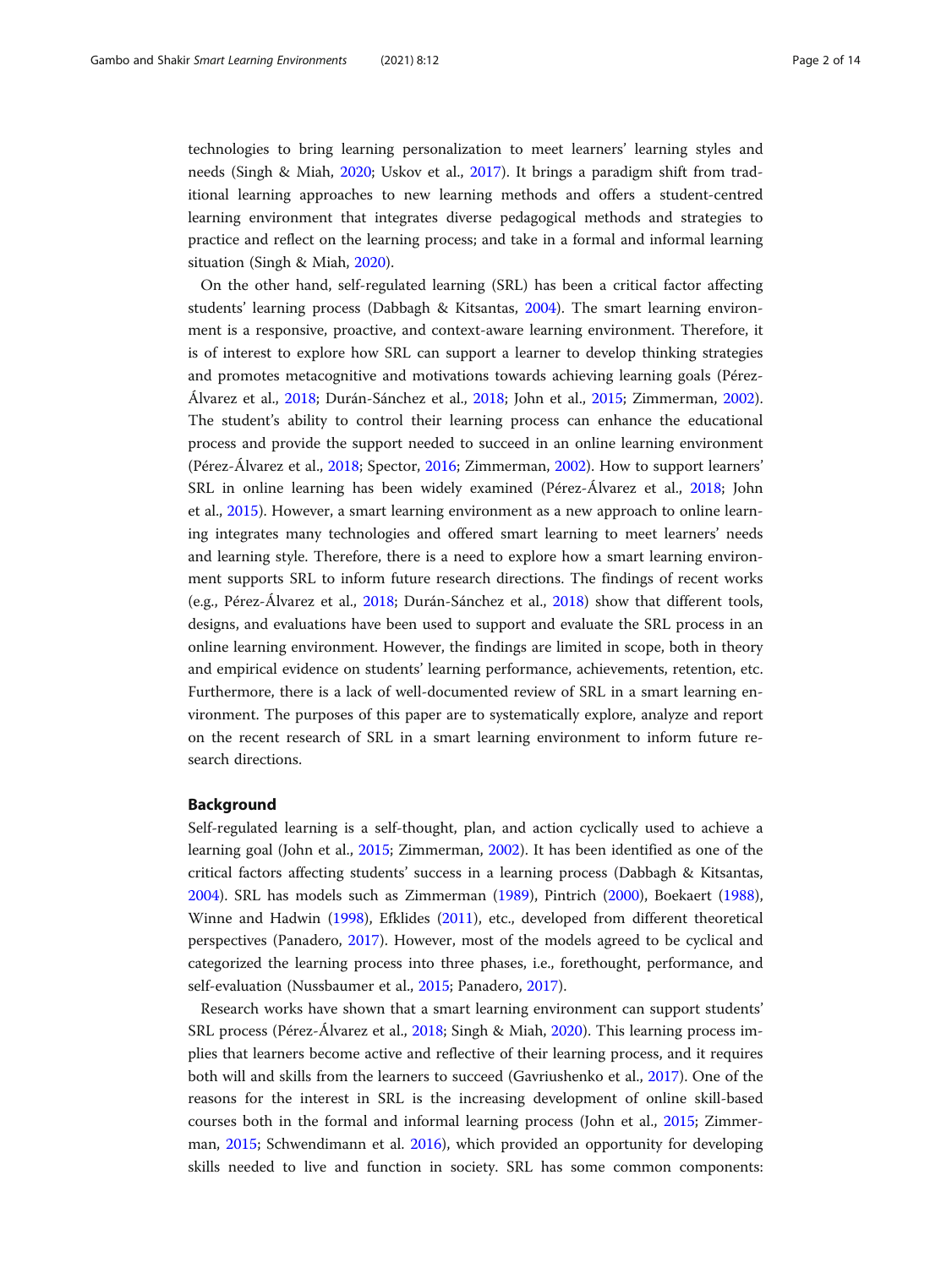cognitive, metacognitive, and motivation (Lee et al., [2019;](#page-12-0) Zimmerman, [2002](#page-13-0)). Cognitive ability refers to conscious mental activities and include thinking, reasoning, understanding, learning, and remembering (Verbert et al., [2014\)](#page-13-0); the metacognitive is the ability to become aware of ones' awareness or the processes used to plan, monitor, and assess one's understanding and performance; and while the motivation is a perception of being self-competent, efficacious and autonomous (Gambo & Shakir, [2021;](#page-12-0) John et al., [2015;](#page-12-0) Zimmerman, [2015\)](#page-13-0). Zimmerman ([2002](#page-13-0)) opined that SRL occurs with the interaction of the learning environment and learner. The learner can learn by observing and interacting with parents, teachers, peers, and those who demonstrate these behaviors (Pérez-Álvarez et al., [2018\)](#page-12-0). The SRL strategies such as "self-efficacy, goal setting, time management, task strategy, and learning strategies and self-evaluation" are useful among literature in studying the SRL process (Pérez-Álvarez et al., [2018\)](#page-12-0).

#### Methods

#### Procedure

This paper was conducted based on a systematic review that followed the procedure proposed by Petticrew and Roberts ([2008](#page-12-0)). Systematic reviews are "a set of scientific methods that explicitly aim to limit systematic error (bias), mainly by attempting to identify, appraise and synthesize all relevant studies to answer a particular question (or set of questions)" (Petticrew & Roberts, [2008](#page-12-0), p. 9). This study followed the seven stages of Petticrew and Roberts' [\(2008\)](#page-12-0) which includes: "defining the research questions or the hypothesis, determining the types of studies, conducting a comprehensive literature search, screening the search results, appraising the included studies, synthesizing the studies and assessing heterogeneity among the studies." Also, including reviewing references and citations in the systematic review (Greenhalgh & Peacock, [2005](#page-12-0)).

Thus, the first stage is the research questions which are drawn from a systematic review of literature on SRL and online learning environment:

RQ1. What implementation strategies have been used to support SRL in a smart learning environment?

RQ2. What SRL strategies and components have been supported in a smart learning environment?

RQ3. What design functionalities have been used for supporting SRL strategies in a smart learning environment?

RQ4. How the implementations of the SRL process in a smart learning environment evaluated?

RQ5. What are the impacts of the SRL process in smart learning on students' learning process?

#### Search criteria

The second stage was to established criteria to determine related studies. The search articles defined as articles written in English and published in peer-reviewed journals or conference proceedings that proposed, implemented, or evaluated the SRL process in a smart learning environment, and focus on quality, practicality, and accessibility; and limited between 2012 and 2020 based on the fact that smart learning environment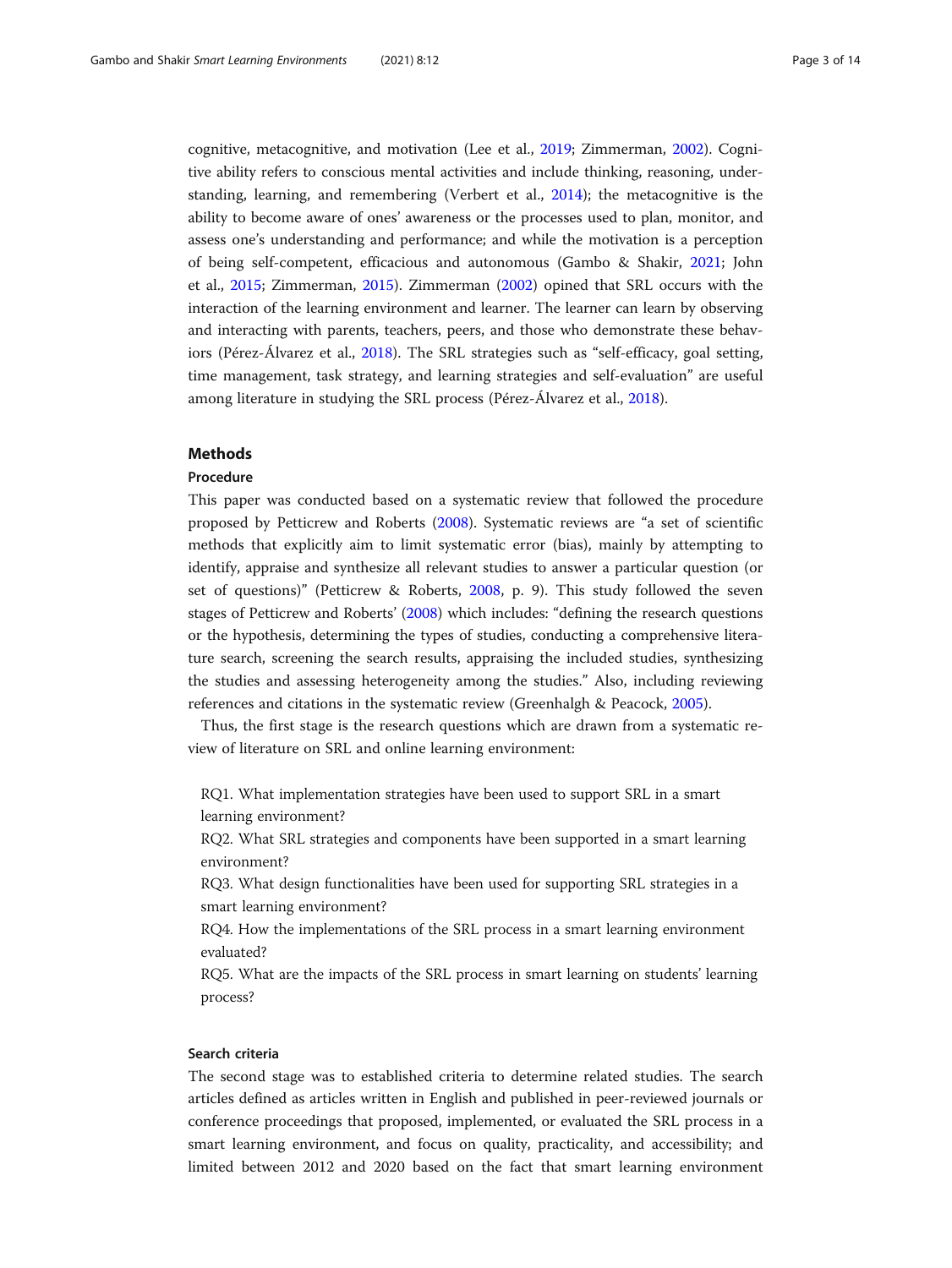officially commences and published work began in 2012 (Putra & Putro, [2019\)](#page-12-0). Finally, the inclusion and exclusion criteria were defined to screen and select relevant articles. Table 1 shows the inclusion and exclusion criteria as defined for this review.

#### Conducting search

The third stage is conducting a comprehensive search in relevant databases using search terms. Several databases and search terms were chosen for the searching process. The search terms were adopted from the previous systematic review on SRL in online learning environments, smart learning environment and smart learning (Pérez-Álvarez et al., [2018](#page-12-0); Durán-Sánchez et al., [2018;](#page-12-0) Pérez-Álvarez et al., [2018\)](#page-12-0). In addition, the searched process was conducted in ACM Digital Library, Scopus, IEEE Xplorer, Springer, Science Direct, and Google scholar to track other related articles are adopted from Pérez-Álvarez et al. ([2018](#page-12-0)).

The first strategy in searching the relevant articles are using "self-regulated learning AND smart learning environment". The second strategy in searching the articles is the combination of related terms as stated in search terms in Table [2.](#page-4-0) A total of 35 search terms were used following Boolean expression (A1 OR A2 OR A3 … OR A25) AND (B1 OR B2 … B10). The asterisk was used in the search terms to expand a search by discovering a combination of words that begin with the same letters and incomplete search terms used for the searching process.

#### Screening process

The screening processes involves stages four to seven, including reviewing references and citations in the systematic review (Greenhalgh & Peacock, [2005\)](#page-12-0), which are described as follows:

The search query resulted in 1117 related articles, and these resulted in 85 in ACM, 248 in IEEE, 243 in Scopus, 267 in Springer, 210 in science Direct, 64 in Google scholar.

By applying the fourth stage, which involved a screening search result based on the inclusion and exclusion criteria in Table 1, a total of 64 articles remained.

| <b>Inclusion Criteria</b>                                                                                        | <b>Exclusion Criteria</b>                                                                  |
|------------------------------------------------------------------------------------------------------------------|--------------------------------------------------------------------------------------------|
| Empirical studies exploring SRL in smart education<br>environment                                                | Empirical studies exploring SRL outside smart<br>learning environment                      |
| Empirical studies exploring SRL in partially smart<br>education environment                                      | Articles that present the same subcomponents of<br>SRL but were grounded in other theories |
| Empirical studies that used SRL as theoretical model or<br>framework                                             | Articles that provide only abstract                                                        |
| Empirical studies that apply components of SRL                                                                   | Articles that are presentation material                                                    |
| Publications that represent subcomponents of SRL based<br>on the SRL theory                                      | Articles that don't offer results of a study                                               |
| Articles that provide results                                                                                    | Duplicate report of the same study                                                         |
| Articles developed models or design tools or support for<br>smart learning environment inclusive criteria        | Social network learning<br>Online portfolio                                                |
| Approved manuscripts which meet the above inclusive<br>criteria in peer review journal or conference proceedings | Approved manuscripts which meet the above<br>exclusive criteria                            |

| Table 1 Inclusion and Exclusion Criteria |
|------------------------------------------|
|------------------------------------------|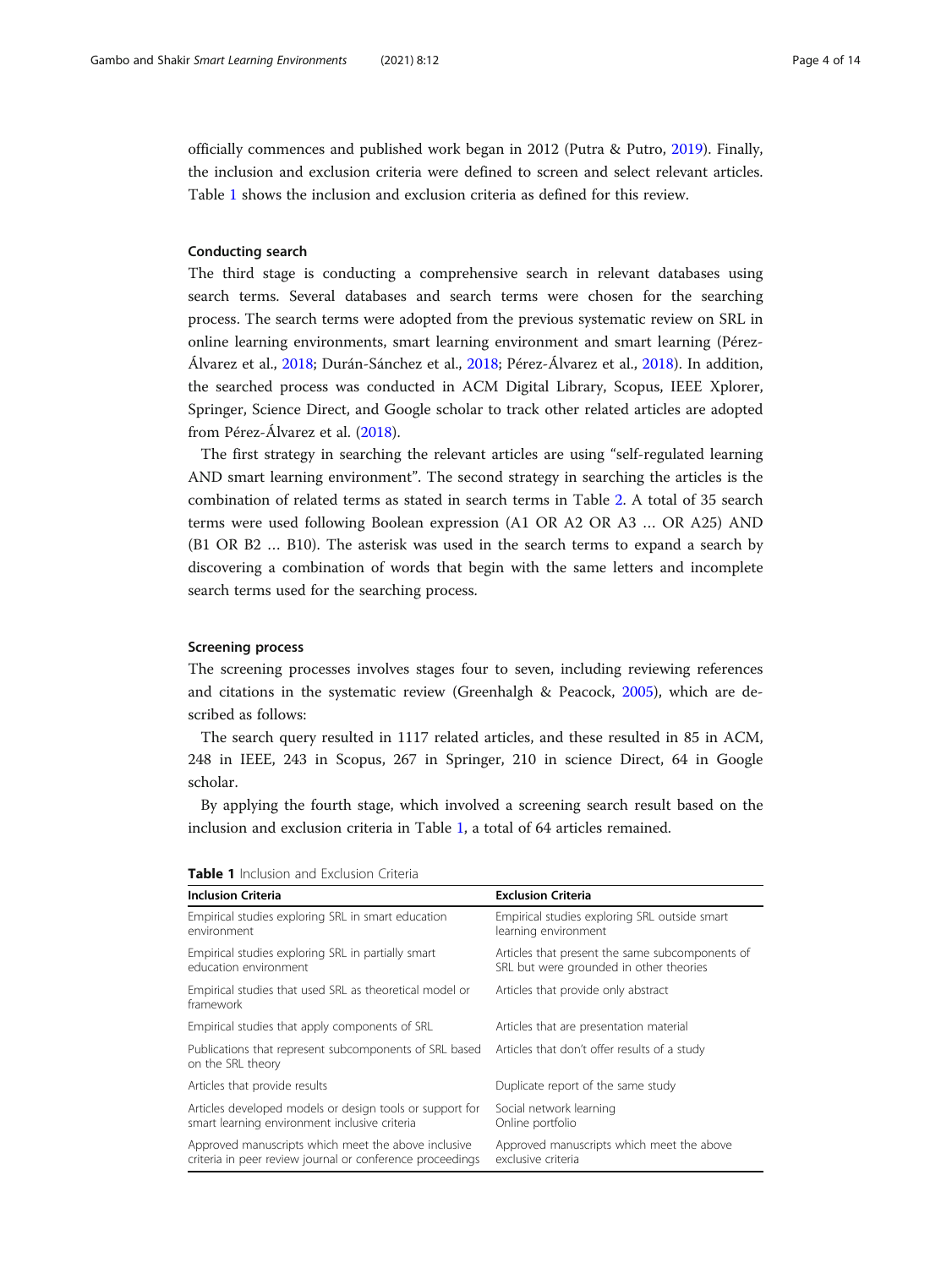<span id="page-4-0"></span>

| Table 2 Search terms* |  |  |
|-----------------------|--|--|
|-----------------------|--|--|

| A1. Self-regulat* learning      | B1. Smart education environment       |
|---------------------------------|---------------------------------------|
| A2. Metacog*                    | B2. Smart education system            |
| A3. Learning skills             | B3. Mobile learning                   |
| A4. Rehearsal                   | B4. Smart learning                    |
| A5. Elaboration                 | B5. Smart web-based learning          |
| A6. Critical thinking           | B6. Smart learning environment        |
| A7. Monitoring                  | B7. Smart IoT-based learning          |
| A8. Time management             | B8. Intelligence learning environment |
| A9. Effort regulation           | B9. Smart learning                    |
| A10. Self-directed learning     | B10. Smart education                  |
| A11. Help-seeking               |                                       |
| A12. Goal setting               |                                       |
| A13. Environment structur*      |                                       |
| A14. Self-efficiency            |                                       |
| A15. Task value                 |                                       |
| A16. Planning                   |                                       |
| A17. Task strategy              |                                       |
| A18. Intrinsic goal orientation |                                       |
| A19. Extrinsic goal orientation |                                       |
| A20. Control belief             |                                       |
| A21. Test anxiety               |                                       |
| A22. Task interest              |                                       |
| A23. Outcomes expectation       |                                       |
| A24. Self-consequence           |                                       |
| A25. Self-evaluation            |                                       |

We further applied stage five, which is appraising the included articles based on the titles, abstracts, keywords, and applied inclusion criteria; a total of 37 remained.

We synthesized the articles (stage six) and assessed heterogeneity (stage seven); a total of 18 articles remained, and then applied the snowball method (Greenhalgh & Peacock, [2005\)](#page-12-0) to the reference lists of the 18 articles by scanning their citations through Google scholar databases, and three more duplicate articles were removed. Finally, 15 articles are deemed to support SRL in a smart learning environment.

The combined searching and screening processes are shown in Fig. [1.](#page-5-0) Table [3](#page-6-0) shows the search results of the 15 articles deemed relevant to address the research questions.

#### Result and discussions

Based on the research questions defined, the contents of the 15 articles presented in Table [3](#page-6-0) were analyzed. The results and discussion were presented below:

RQ1: What implementation strategies have been used to support SRL in a smart learning environment?

In analyzing the articles to support the SRL process in Tables [3,](#page-6-0) 11 tools are implemented to provide intervention, and 4 proposed design models to support SRL. Among the 11 tools implemented to support SRL, 9 tools were implemented as a web-based application, while 3 are mobile apps. This study is consistent with Pérez-Álvarez et al.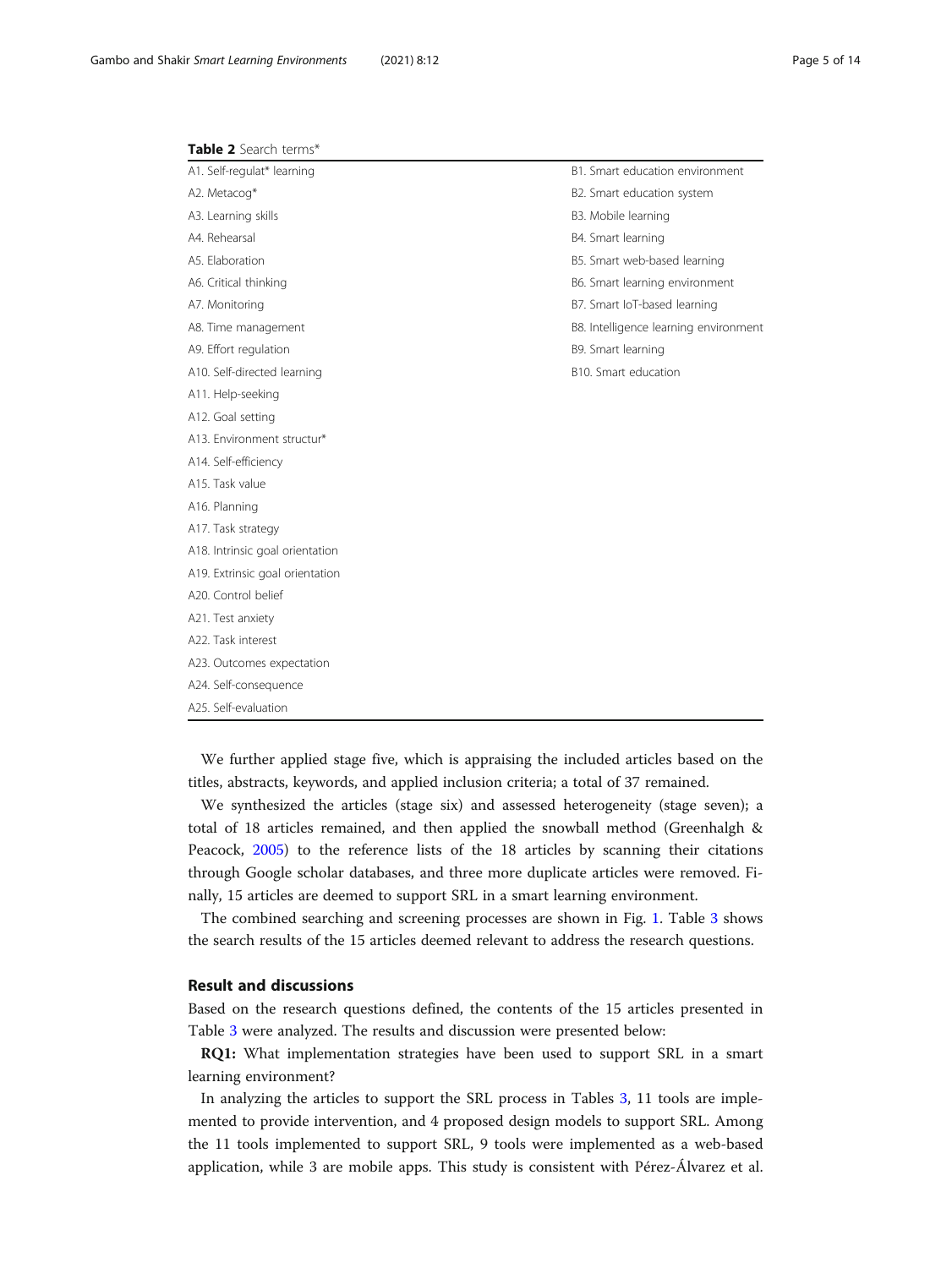<span id="page-5-0"></span>

([2018](#page-12-0)), who found that the SRL strategies have been supported in a smart learning environment to provide skills development and personalized learning experiences.

RQ2: What SRL strategies and components have been supported in a smart learning environment?

In analyzing the tools developed to support SRL strategies, we identified 6 SRL strategies that are frequently supported in a smart learning environment as follows:

- Goal setting: This strategy appears in 11 implementations, that is, those developed smart learning environments that provided a mechanism for selecting or defining goals to developed skills, improve performance, or defining activities to be achieved in a learning process.
- Task Strategy: This strategy appears in 7 implementations. Those developed a smart learning environment to provide a mechanism for planning activities before performing on them.
- Help-seeking: They are supported in 6 implementations; these were implemented through agents and forums.
- Time Management: The strategy appears in 7 implementations. These developed a smart learning environment to monitor the time spent on learning, assessment, or planning.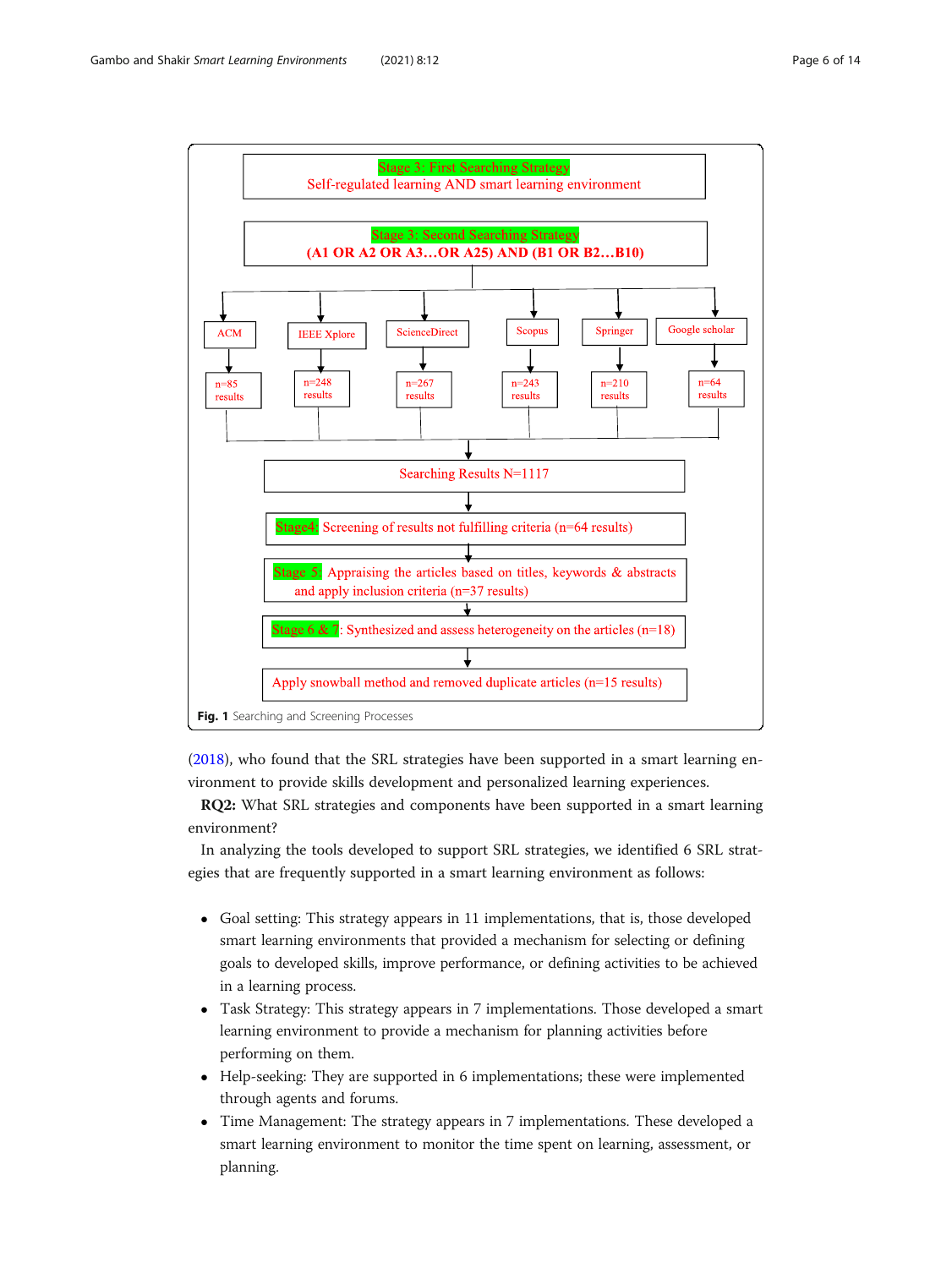#### Reference Description of Application Evaluation Method SRL Evaluated Design Functionalities Akinyi and Oboko ([2020\)](#page-11-0) Proposed Self-regulated collaborative learning model based on social cognitive theory Proposed model for reducing dropout in an eLearning environment General selfregulated learning process Collaboration Manganello et al. [\(2019\)](#page-12-0) Examined the effect of SRLbased web platform The mixed-method used to evaluate active engagement among students SRL strategies in web-learning platform Learning engagement Bahreman et al. [\(2016\)](#page-11-0) The system used SRL-based achievements in the educational mobile app to motivate students to learn and practice with the mobile learning environment. Used survey to measure the impacts of the mobile environment on learning engagement and learning outcome of a student. The result showed an increase in engagement and outcomes Cognition, Metacognition, Motivational/ Affective Feedback Chatzara et al. [\(2016\)](#page-12-0) The system incorporated an agent called Sophia to help a student in the learning process and foster cognitive learning in disabled student Used survey to measure students' learning performance. The results show an increase in the components measured. Affective/ Motivational Feedback John et al. ([2015\)](#page-12-0) SIMSELF was used an Openended computer-based learning environments system to support SRL. Pretest and posttest using. The result shows that students who used the facilities in the learning platform increased in a performance that does who didn't use it. SRL strategies: Planning, performance, monitoring, and reflection. Visualization, Class comparison, Feedback Manso-Vázquez et al. [\(2015\)](#page-12-0) The system used Tin Can API to track learners' learning activities to support them in an eLearning environment The implementation is needed to be validated General SRL process Visualization Nussbaumer et al. [\(2015\)](#page-12-0) The study introduced Psycho-Pedagogical- framework to find out if students were able to follow a selfregulated process Used survey to evaluate the impacted on students' SRL. The result show students can followed the process and improved learning experiences Cognitive, Metacognitive, Motivations/ affective Visualization Koorsse et al. ([2014\)](#page-12-0) This system introduced formative assessments into the mobile learning environment to motivate students to practice and do more exercises. Used survey to determine how the mobile environment motivated students learning and performance which received positive feedback and increased performances Motivation/ Affective Visualization Nussbaumer et al. [\(2014\)](#page-12-0) The aimed of the system is to use Responsive And open learning environment to support students' SRL process. Used multi-survey study to SRL phases using examine how teachers and students used the environment in terms of acceptability, usefulness and factors influencing the use of the widgets for learning which provide useful insight into improve the design. the Responsive and open learning environment Visualization, Recommendation Tu et al. ([2012\)](#page-13-0) The system incorporated Web technologies to determine if the environment can support learners' SRL. Used online survey to evaluate show positive responses from the participants General SRL strategies: Goal setting, time management, and task strategies Visualization, Feedback, Collaboration, Recommendation

#### <span id="page-6-0"></span>Table 3 Search Results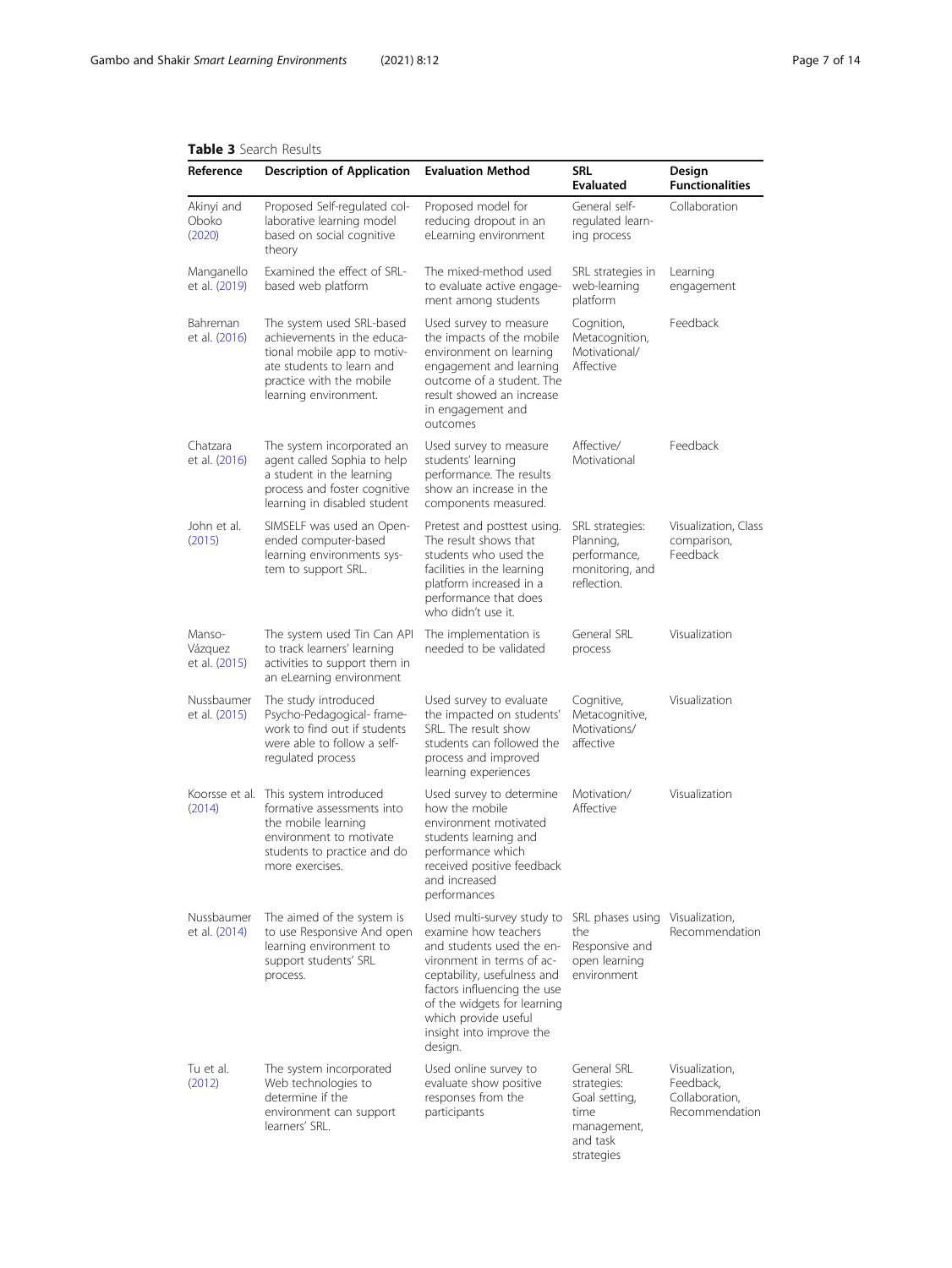| Reference                      | <b>Description of Application</b>                                                                                                                                                                        | <b>Evaluation Method</b>                                                                                                                                                                | <b>SRL</b><br><b>Evaluated</b>                                        | Design<br><b>Functionalities</b>                                |
|--------------------------------|----------------------------------------------------------------------------------------------------------------------------------------------------------------------------------------------------------|-----------------------------------------------------------------------------------------------------------------------------------------------------------------------------------------|-----------------------------------------------------------------------|-----------------------------------------------------------------|
| Lehmann<br>et al. (2013)       | The system<br>Introduced prompt in self-<br>regulated online learning en-<br>vironment to promote<br>personalization and<br>adaptation                                                                   | Used survey to determine<br>the usefulness of the<br>prompts to support online<br>personalization and<br>adaptation                                                                     | Metacognitive<br>awareness,<br>Motivation\<br>Affective,<br>Cognitive | Interactivity                                                   |
| Lajoie et al.<br>(2013)        | This system introduced a<br>BioWorld<br>system to help the medical<br>students receive feedback<br>form experts while solving<br>authentic patients' cases.                                              | Used survey to conduct<br>three studies which<br>revealed that medical<br>Student increase in the<br>learning process in terms<br>of diagnosis and accuracy<br>in solving patient cases | Metacognitive                                                         | Visualization,<br>Feedback.<br>Recommendation,<br>Collaboration |
| Winne &<br>Hadwin<br>(2013)    | The system introduced a<br>learning platform called<br>nStudy to help new medical<br>students and experts<br>interacts during learning and<br>diagnosing patients' cases                                 | Used survey to evaluate<br>trace of data and learning<br>behaviors which show<br>that learners have<br>improved in the learning<br>process                                              | Cognitive,<br>Metacognitive                                           | Visualization,<br>Feedback,<br>Recommendation.<br>Collaboration |
| Canter<br>(2013)               | The system introduced a<br>hybrid model of an e-<br>learning system called MEM<br>(Metacognitive e-learning<br>model) to improve students'<br>metacognitive skills                                       | Proposed model                                                                                                                                                                          | A model to<br>measure<br>metacognitive<br>skills                      | Proposed design                                                 |
| Sahabudin<br>and Ali<br>(2012) | This system combined Self-<br>regulated Learning and Per-<br>sonalized Learning (SRPL) to<br>propose a personalized<br>learning environment to sup-<br>port the learning environ-<br>ments' SRL process. | A proposed personalized<br>learning environment                                                                                                                                         | General self<br>Regulated<br>Learning<br>phases.                      | Proposed design<br>Process                                      |

#### Table 3 Search Results (Continued)

- Monitoring: This appears in 10 implementations. This is a significant component of the SRL process. This strategy provides a mechanism to see if a student is moving towards achieving a set goal.
- Self-evaluation: This is presented in 11 implementations. This can either provide an evaluation of learners' activities or progress of learning progress. In analyzing the tools developed to support specific SRL components, we identified 4 related SRL components that are frequently supported as follows:
- Affective/Motivational: Both of the components are emotion and are measured at the self-evaluation phase of the SR. They are supported in 5 implementations; these were implemented through self-assessment, games, and reflective quizzes.
- Cognition: The component appears in 4 implementations. These developed to monitor and measure time spent on learning, assessment, or planning.
- Metacognition: This appears in 6 implementations. This is a significant component of the SRL process. This strategy provides a mechanism to monitor learning and achieving a set goal.

The implemented strategies developed to support SRL strategies and components in a smart learning environment highlighted three strategies and components. The goal is the most supported strategy, while help-seeking is the least support. Metacognition is the most supported literature, followed by cognition and affective/motivation on the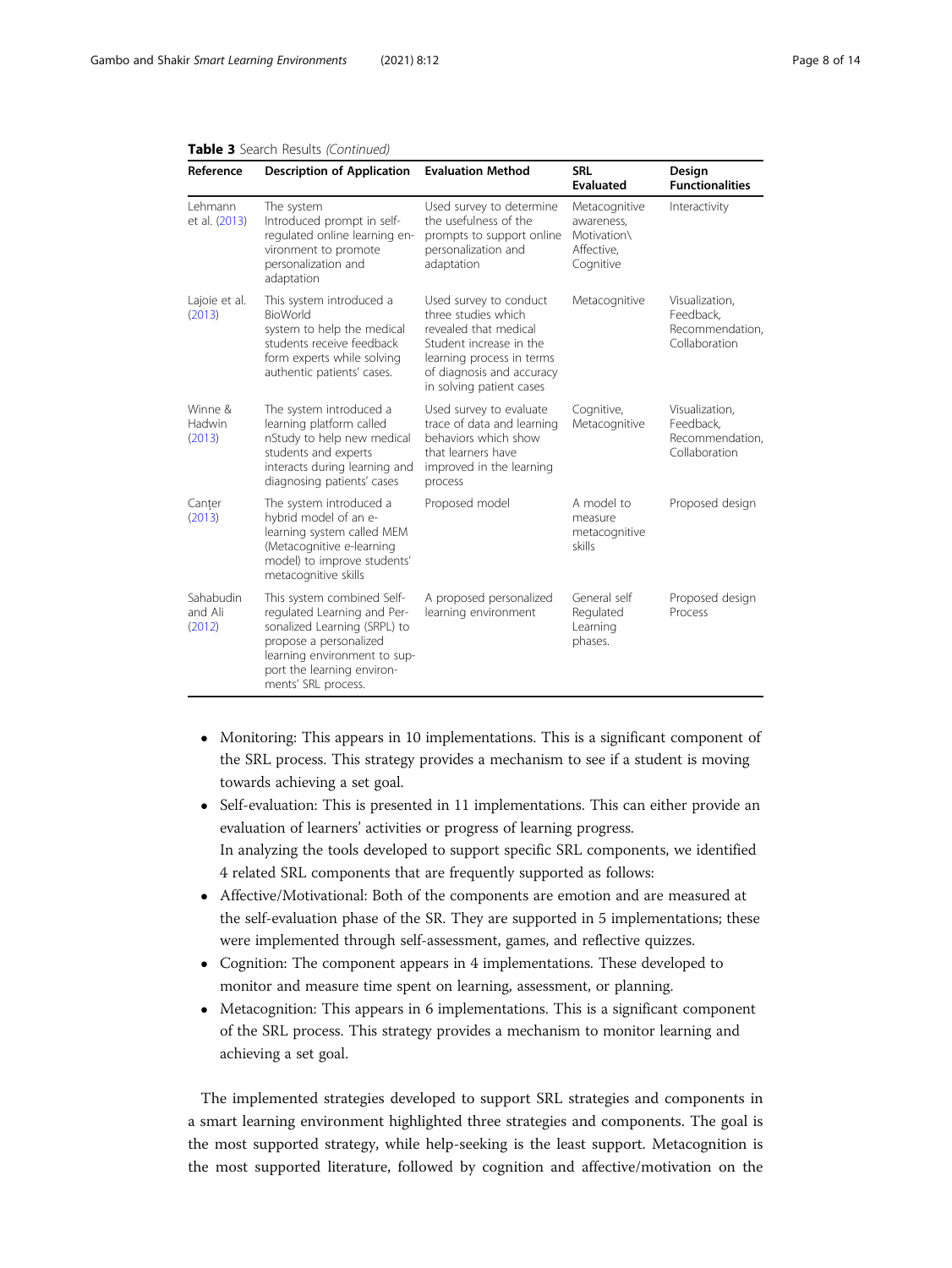SRL components. This is consistent with most literature supporting SRL strategies and components and their importance in helping learners achieve a learning goal (Bahreman et al., [2016;](#page-11-0) Koorsse et al., [2014;](#page-12-0) Panadero, [2017\)](#page-12-0).

RQ3: What design functionalities have been used for supporting SRL strategies in a smart learning environment?

The analysis of the design functionalities considered for supporting SRL is presented. We followed the categories defined by Bodily and Verbert ([2017](#page-11-0)) to categorize features of the design tools used to support the SRL process.

- Visualization: 10 used visualization to support self-regulation learning strategies. This show student can use a progress bar or chat to see the learning process's progress and outcomes.
- Class comparison: 3 used the comparison to support the SRL process. This tool provides a mechanism to compare learner's performance with their classmates.
- Feedback: 8 used textual feedback to support self-regulated learning using solutions to the current problem, personalized messages, or correction.
- Recommendation: 5 of the tools reported to the used recommendation to support self-regulated learning. The recommendation can be skill-based, strategies or widgets to help learners' skills development
- Collaboration: 5 integrated collaboration tool that supports learners' help-seeking. These include discussion forums, learning agents, or peer learning.
- Interactivity: 2 used interactivity tools to resend the information to the learners about their learning progress and performances.

The findings found both action-related and content-related as the most frequently used literature to support the SRL process in a smart learning environment.

RQ4: How the implementations of the SRL process in a smart learning environment evaluated?

In analyzing the tools or applications implemented to support self-regulated learning, 11 tools or applications were assessed to measure the impact on self-regulated learning overlapping different measurements. The evaluations indicated the following approaches:

- Usability: The analysis shows that 7 evaluated the usability of the functionalities provided. This measures the learner's opinion on whether the functionalities provided are ease to use and meet their learning need.
- Usefulness: The analysis shows that 4 evaluated the usefulness of the functionalities provided. This measure degree of importance to the learning process.
- Acceptability: The analysis shows that 2 evaluated learners' acceptability of the functionalities. This measures the degree of quality to the functionalities provided to support their learning process.
- Satisfaction: The analysis shows that 3 evaluated learner satisfaction. This is the degree to how the functionalities meet learner's learning needs and expectations.

The findings show that usability and usefulness are most frequently used to evaluate the self-regulated learning process in a smart learning environment. Usability is one of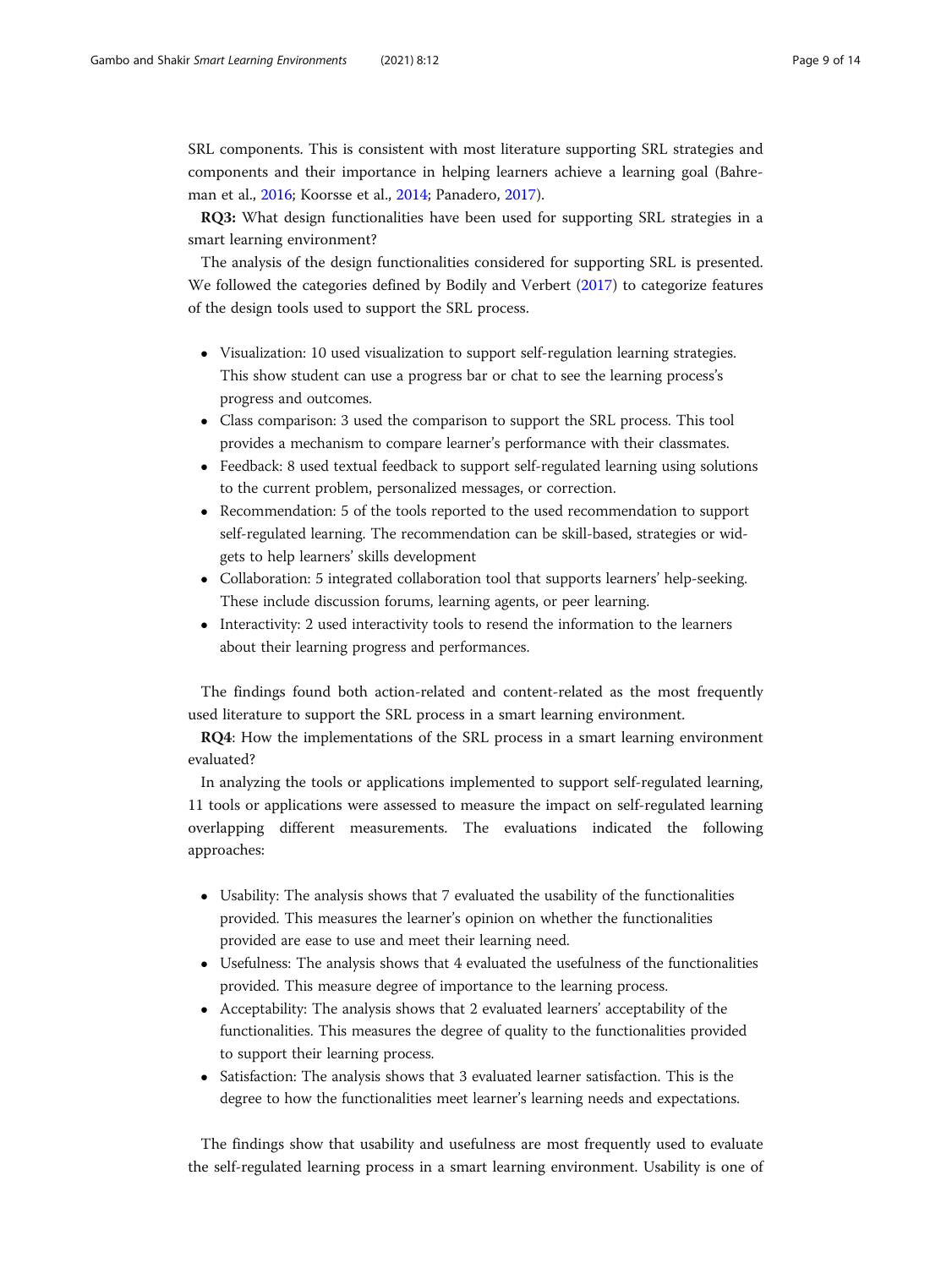the keys to learning satisfaction, and thus a smart learning environment needs to useful and satisfied a learner for a sustainable learning performance (Pérez-Álvarez et al., [2018](#page-12-0); Schwendimann et al., [2016](#page-12-0)).

RQ5. What are the impacts of the SRL process in smart learning on students' learning?

In analyzing the impacts of the self-regulated learning process in a smart learning. environment on student' learning, several metrics are used and overlapping for effective.

evaluation. These measures are:

- Learning achievements: This is how the system brought a relative change in knowledge and understanding. The analysis shows that 9 evaluated learning performance.
- Learning difficulty and disorder: This is the degree to how learning intervention supported learning difficulties among students. This analysis shows that 1 evaluated learning difficulty.
- Learning progress: This is the degree to which the learning intervention supported learning skills and domain knowledge. This analysis shows that 4 evaluated learning progress.
- Learning personalization: This is how learning intervention provides learning content based on the learner's needs, skills, strength, and interest. The analysis shows that 3 of the intervention evaluated learning personalization to support learning achievements.

The findings show that learning achievements have been frequently evaluated. The essence of the self-regulated learning process in a smart learning environment is to provide support through learning personalization and skills development for learner's learning achievements and progress (Pérez-Álvarez et al., [2018](#page-12-0)). A study on selfregulated learning in a smart learning the environment is only beneficial for educators to the degree that they demonstrate how the findings link their approaches to real learning outcomes, and this has been demonstrated in this review.

#### Lessons learned

This paper conducted a systematic literature analysis to understand how a smart learning environment supported the self-regulated learning process. The analysis results identified results that could help future self-regulated learning strategies in a smart learning environment.

Several tools were developed and implemented to support the SRL process without a definite model or framework to understand their pedagogical theory. Providing a theory to support the design and development of a smart learning system provides a lens through which the learning environment can support the learning process and provide insights into key performance indicators.

Several SRL components have been supported in the literature, i.e., cognitive, metacognitive, affective/ motivation. The metacognitive elements appear to have been supported most based on the analysis. Furthermore, goal setting, time management, and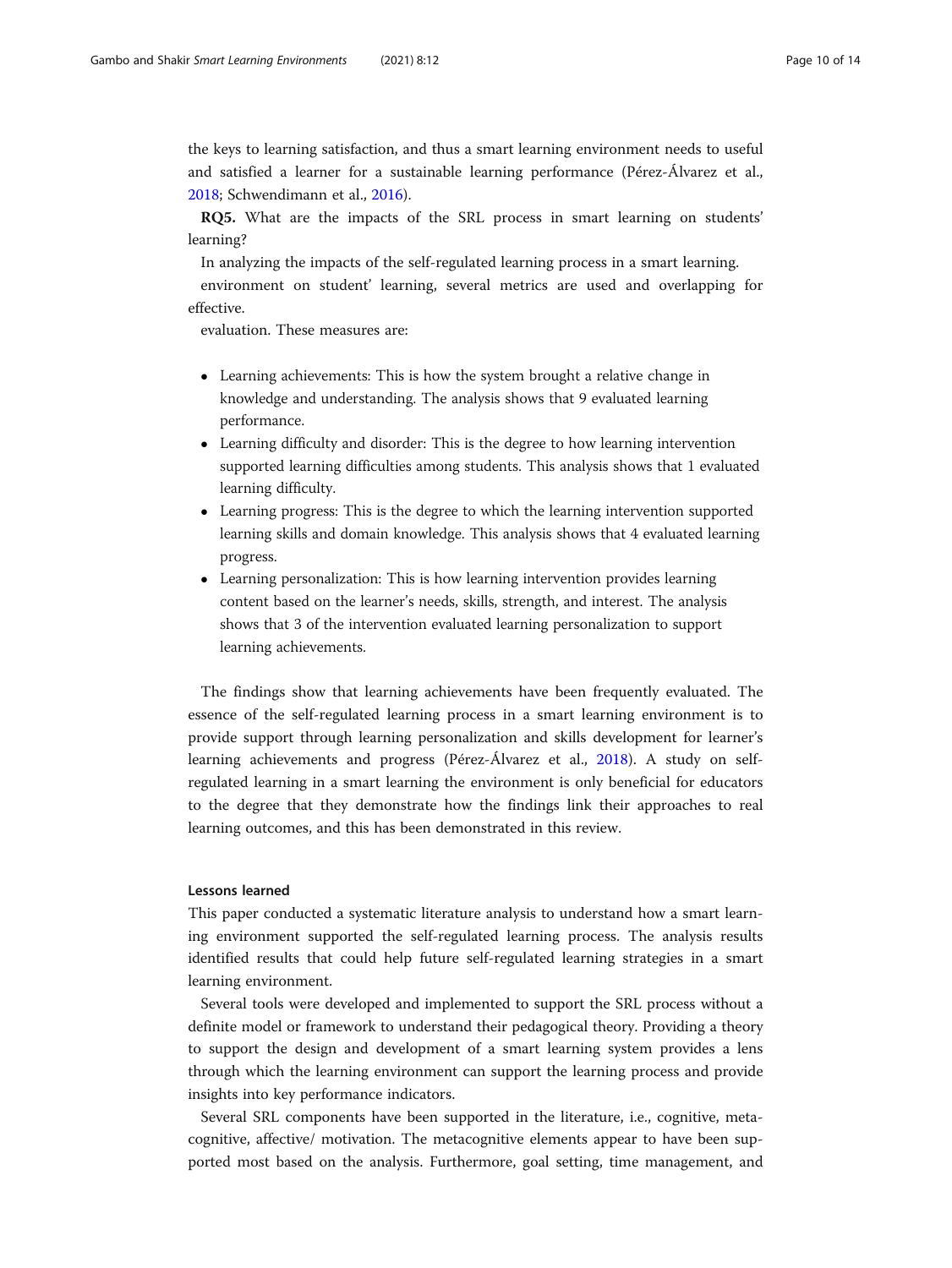help-seeking are the most frequent strategies that influenced learners' metacognitive skills. However, little is known about how the smart learning system can be modelled to support metacognitive strategy and whether these strategies can be implemented in a smart learning environment to support the self-regulated learning process.

The design functionalities used different tools to support learners' SRL process in a smart learning environment. Visualization, feedback, recommendation, and collaboration are standard design tools for supporting learner's SRL. The result shows that visualization is the most frequent design functionalities used, influencing learners' motivation and engagement. Furthermore, feedback on learners' learning process has been positive, influencing learners' engagement in a smart learning environment for supporting the SRL process.

Several SRL models are used in literature to understand how they can support the learning process in a smart learning environment; however, both Zimmerman and Pintrich models are frequently used to implement the SRL process in a smart learning environment. The Zimmerman has model has been the most frequently used in literature.

Several approaches and metrics have been used to measure the self-regulated learning process's impacts in a smart learning environment. However, learning achievements have been frequently used, which demonstrated the intervention's essence is to link the impact on achievements.

Most of the studies are quantitative in evaluation methods, using a survey in a smallscale sample population with some closed-ended questions with limited samples, leading to limited outcomes. The smart learning system is an emerging learning concept seeking to establish its domain. Therefore, developing qualitative studies or mixed will provide a better understanding of the user experiences to provide insight into the reviews to guide implementation initiatives and theory development. Furthermore, most of the studies lack theory to underpin the evaluation methods. Using theories will provide a lens for the interpretation and validity of the evaluation results and increase confidence in generalizing findings.

#### Conclusion

This systematic analysis provided insights into the current state of the SRL process in a smart learning environment. This study revealed that SRL research in a smart learning environment had evolved increasingly, as demonstrated by the fact that papers were reviewed between 2012 and 2020. The result indicated that SRL strategies such as goalsetting, helping-seeking, time management, and self-evaluation are mostly supported. However, most evaluation studies lack theoretical models, which undermined the validity of the evaluation results. Using models will provide a lens through which the interpretations of the results can be validated.

Moreover, using a theoretical framework in a study gives the researcher the process to conceptualize the study in a broader context. Furthermore, we also found that most of the evaluation studies are quantitative, smart learning system as a new learning paradigm is seeking to establish its domain; therefore, there is a need to use both quantitative and qualitative to provide an in-depth understanding of the experiences of a user in the self-regulated learning environment. We also found that learning agent, visualization, recommendation, interactive, and social comparison positively impact the students' engagement and performance, which can support a self-regulated learning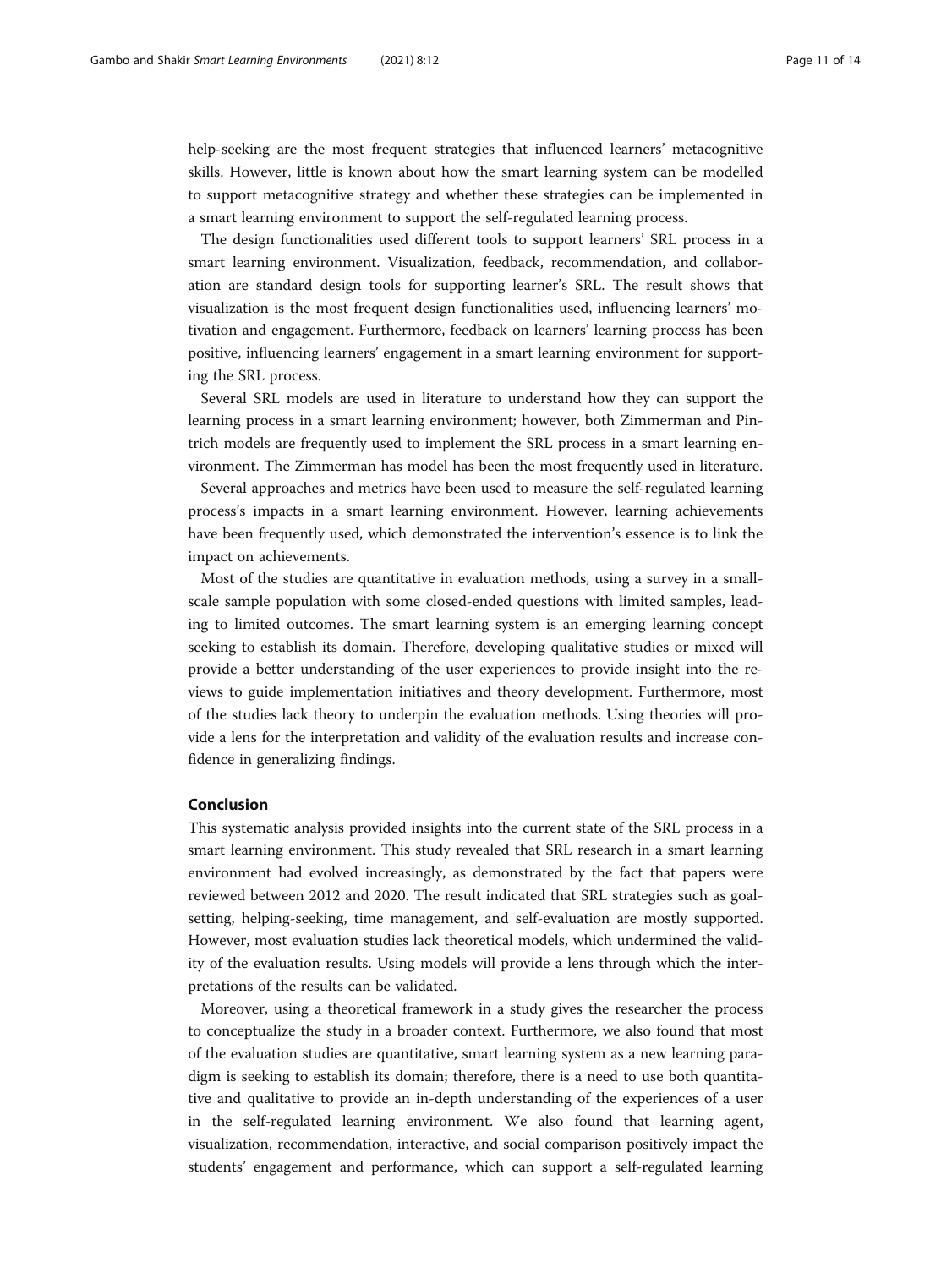<span id="page-11-0"></span>paradigm. Furthermore, most of the studies measured usefulness and usability; there is a need to explore beyond these functionalities to explore how SRL strategies are affected within the learning environment with real users. We also found a scarcity of intelligent systems to support the design of tools or applications for self-regulated learning processes. There is a lack of a design approach to guide a self-regulated smart education system design. Besides, it was observed that different interventions, such as visualization, feedback, recommendation, etc., are used to support learners' learning process. The results of this review may have possible new perspectives and guidance for future smart learning environment research. This research will also provide smart learning environment practitioners with the knowledge and the significance of promoting SRLs in a smart learning environment.

There are limitations to understand the consequences of this systematic analysis. First, as the scanning time for discovering possible publications ended at a specific date, any papers written after that point will not have been identified in this study. Second, this analysis's scope is restricted to articles that focused on proposed studies, implemented and evaluated the SRL process in a smart learning environment. Based on these results, guidance for the future, researchers can continue to explore SRLs in smart learning environments to add to a growing body of literature. Third, other SRL methods that have not been examined in this analysis should be explored; the construction of recommendations for self-regulated learning in the smart learning context, the computational frameworks used to develop and evaluate SRLs in the smart learning environment called for future works.

#### Acknowledgements

The authors acknowledged Adamawa State University, Mubi-Nigeria, for sponsoring this research.

#### Authors' contributions

Yusufu Gambo has made substantial contributions to conceive and design the research. And searched and analyzed the literature. Muhammad Zeeshan Shakir has made significant contributions to draft this manuscript, improved the manuscript's language, and commented on the manuscripts. Yusufu Gambo reviewed and revised the manuscript into its final shape. The author(s) read and approved the final manuscript.

#### Funding

The Adamawa State University, Mubi-Nigeria, support this research work.

#### Availability of data and materials

Not applicable.

#### Declarations

#### Competing interests

They have no conflicts of interest to disclose and permit any reviewer to review our manuscript.

#### Received: 24 March 2021 Accepted: 4 July 2021 Published online: 18 July 2021

#### References

Akinyi, G. L., & Oboko, R. (2020). Proposed self-regulation model for collaborative E-learning systems in Kenyan public

- universities. American Journal of Engineering and Applied Sciences, 13(1), 37–48. [https://doi.org/10.3844/ajeassp.2020.37.48.](https://doi.org/10.3844/ajeassp.2020.37.48) Bahreman, V., Chang, M., Amistad, I., & Garn, K. (2016). Design and implementation of self-regulated learning achievement: Attracting students to perform more practice with educational mobile apps. In State-of-the-art and future directions of smart learning, (pp. 263–267. <http://maiga.athabascau.ca/publication/Conference-2015-ICSLE2015.pdf>). Singapore:
- Springer. [https://doi.org/10.1007/978-981-287-868-7\\_30](https://doi.org/10.1007/978-981-287-868-7_30).
- Bodily, R., & Verbert, K. (2017). Trends and issues in student-facing learning analytics reporting systems research, Proceedings of the seventh international learning analytics & knowledge conference (pp. 309–318). [https://doi.org/10.1145/3027385.30274](https://doi.org/10.1145/3027385.3027403) [03](https://doi.org/10.1145/3027385.3027403).
- Boekaerts, M. (1988). Motivated learning: Bias in appraisals. International Journal of Educational Research, 12, 267–280. [https://](https://doi.org/10.1016/0883-0355(88)90005-5) [doi.org/10.1016/0883-0355\(88\)90005-5.](https://doi.org/10.1016/0883-0355(88)90005-5)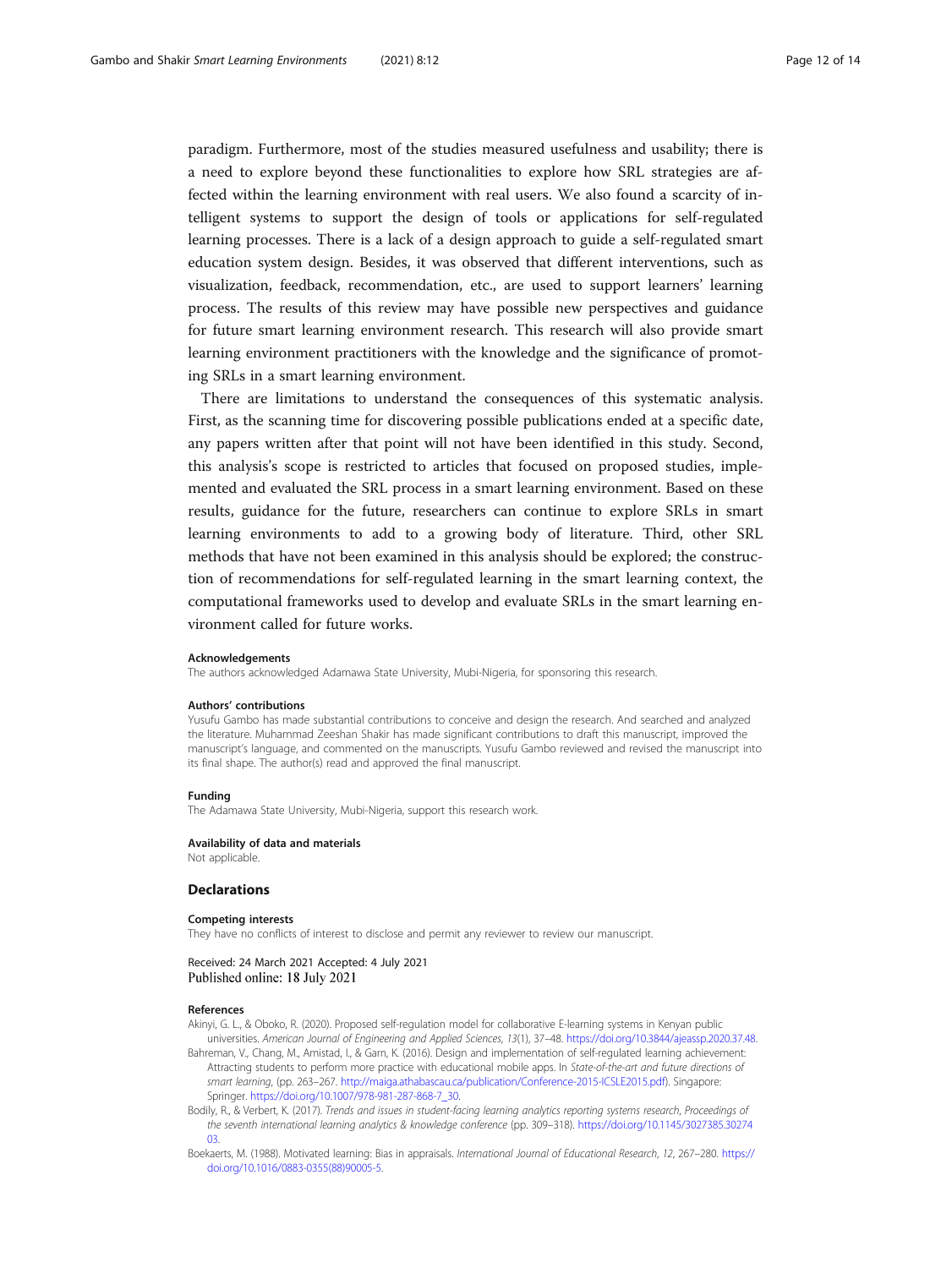- <span id="page-12-0"></span>Canter, M. (2013). A hybrid model for an e-learning system which develops metacognitive skills in students. In International conference on human Interface and the Management of Information, (pp. 9–15). Berlin: Springer [https://link.springer.com/](https://link.springer.com/chapter/10.1007/978-3-642-39226-9_2) chanter/10.1007/978-3-642-39226-9\_2.
- Chatzara, K., Karagiannidis, C., & Stamatis, D. (2016). Cognitive support embedded in self-regulated e-learning systems for students with special learning needs. Educ. Inf. Technol., 21(2), 283–299. [https://doi.org/10.1007/s10639-014-9320-1.](https://doi.org/10.1007/s10639-014-9320-1)
- Dabbagh, N., & Kitsantas, A. (2004). Using learning management systems as metacognitive tools to support self-regulation in higher education contexts. In R. Azevedo, & V. Aleven (Eds.), International handbook of metacognition and learning technologies, (pp. 197–121). New York: Springer. [https://doi.org/10.1007/978-1-4419-5546-3\\_14.](https://doi.org/10.1007/978-1-4419-5546-3_14)
- Durán-sánchez, A., Alvarez-García, J., Río-rama, M., & Sarango-lalangui, P. (2018). Analysis of the scientific literature published on smart learning. Revisit Education, 39(10), 7 [http://www.revistaespacios.com/a18v39n10/18391007.html.](http://www.revistaespacios.com/a18v39n10/18391007.html)
- Efklides, A. (2011). Interactions of metacognition with motivation and affect in self-regulated learning: The MASRL model. Educational Psychologist, 46(1), 6–25. [https://doi.org/10.1080/00461520.2011.538645.](https://doi.org/10.1080/00461520.2011.538645)
- Gambo, Y., & Shakir, M. Z. (2021). WIP: Model of Self-Regulated Smart Learning Environment. In 2021 IEEE World Conference on Engineering Education (EDUNINE) (pp. 1–4). IEEE.
- Gavriushenko, M., Lindberg, R. S., & Khriyenko, O. (2017). Smart educational process based on personal learning capabilities. In EDULEARN17 proceedings. 9th international conference on education and new learning technologies, IATED academy. [https://](https://doi.org/10.21125/edulearn.2017.2434) [doi.org/10.21125/edulearn.2017.2434](https://doi.org/10.21125/edulearn.2017.2434).
- Greenhalgh, T., & Peacock, R. (2005). Effectiveness and efficiency of search methods in systematic reviews of complex evidence: Audit of primary sources. British Medical Journal, 331(7524), 1064–1065. [https://doi.org/10.1136/bmj.38636.5934](https://doi.org/10.1136/bmj.38636.593461.68) [61.68](https://doi.org/10.1136/bmj.38636.593461.68).
- Hoel, T., & Mason, J. (2017). Standards for smart education-towards a development framework. Smart Learning Environments, 5(1), 3. <https://doi.org/10.1186/s40561-018-0052-3>.
- John, S., Kinnebrew, C., Gauch, R., & Biswas, B. (2015). Studying student use of self-regulated learning tools in an open-ended learning environment, (vol. 9112, pp. 185–194). Switzerland: Springer International Publishing, AIED LNAI. [https://doi.org/1](https://doi.org/10.1007/978-3-319-19773-9) [0.1007/978-3-319-19773-9](https://doi.org/10.1007/978-3-319-19773-9).
- Koorsse, M., Olivier, W., & Greyling, J. (2014). Self-regulated mobile learning and assessment: An evaluation of assessment interfaces. Journal of information technology education: Innovations in practice, 13, 89–109 [http://www.jite.org/documents/](http://www.jite.org/documents/Vol13/JITEv13IIPp089-109Koorsse0733.pdf) [Vol13/JITEv13IIPp089-109Koorsse0733.pdf](http://www.jite.org/documents/Vol13/JITEv13IIPp089-109Koorsse0733.pdf).
- Lajoie, S. P., Naismith, L., Poitras, E., Hong, Y.-J., Cruz-Panesso, I., Ranellucci, J., ... Wiseman, J. (2013). Technology-rich tools to support self-regulated learning and performance in medicine. In R. Azevedo, & V. Aleven (Eds.), International handbook of metacognition and learning technologies, (pp. 229–242). New York: Springer. [https://doi.org/10.1007/978-1-4419-5546-3\\_1](https://doi.org/10.1007/978-1-4419-5546-3_16) [6](https://doi.org/10.1007/978-1-4419-5546-3_16).
- Lee, D., Watson, S. L., & Watson, W. (2019). Systematic literature review on self-regulated learning in massive open online courses. Australasian Journal of Educational Technology, 35(1), 1449–5554 http://orcid.org/0000-0003-1111-9691.
- Lehmann, T., Hähnlein, I., & Ifenthaler, D. (2013). Cognitive, metacognitive and motivational perspectives on pre-flection in self-regulated online learning. Computers in Human Behavior, 32, 313–323. <https://doi.org/10.1016/j.chb.2013.07.051>.
- Manganello, C., Falsetti, C., & Leo, T. (2019). Self-regulated learning for web-enhanced control engineering education. Educational Technology & Society, 22(1), 44–58 <https://eric.ed.gov/?id=EJ1202779>.
- Manso-Vázquez, M., Caeiro-Rodríguez, M., & Llamas-Nistal, M. (2015). xAPI-SRL: Uses of an application profile for self-regulated learning based on the analysis of learning strategies. In IEEE Frontiers in education conference (FIE), (pp. 1–8). [https://doi.](https://doi.org/10.1109/ACCESS.2018.2860519) [org/10.1109/ACCESS.2018.2860519.](https://doi.org/10.1109/ACCESS.2018.2860519)
- Muthupoltotage, U., & Gardner, L. (2017). Undergraduates perception of informal personal learning environments: Affordances for self-regulated learning, (pp. 1–3). Hobart: Australasian Conference on Information Systems [https://aisel.aisnet.org/acis201](https://aisel.aisnet.org/acis2017/49) [7/49](https://aisel.aisnet.org/acis2017/49).
- Nussbaumer, A., Hillemann, E., Gütl, C., & Albert, D. (2015). A competence-based service for supporting self-regulated learning in virtual environments. Journal of Learning Analytics, 2(1), 101–133 [https://files.eric.ed.gov/fulltext/EJ1126954.pdf.](https://files.eric.ed.gov/fulltext/EJ1126954.pdf)
- Nussbaumer, A., Kravcik, M., Renzel, D., Klamma, R., Berthold, M., & Albert, D. (2014). A framework for facilitating self-regulation in responsive open learning environments. Graz University of Technology [https://graz.pure.elsevier.com/en/publications/a](https://graz.pure.elsevier.com/en/publications/a-framework-for-facilitating-self-regulation-in-responsive-open)[framework-for-facilitating-self-regulation-in-responsive-open.](https://graz.pure.elsevier.com/en/publications/a-framework-for-facilitating-self-regulation-in-responsive-open)
- Panadero, E. (2017). A review of self-regulated learning: Six models and four directions for research. Frontiers in psychology, 8, 422 <https://www.frontiersin.org/articles/10.3389/fpsyg.2017.00422/full>.
- Pérez-Álvarez, R., Maldonado-Mahauad, R., & Pérez-Sanagustín, M. (2018). Tools to support self-regulated learning in online environments: Literature review. In European conference on technology enhanced learning (pp. 16–30). Springer, Cham. [https://doi.org/10.1007/978-3-319-98572-5\\_2](https://doi.org/10.1007/978-3-319-98572-5_2).
- Petticrew, M., & Roberts, H. (2008). Systematic reviews in the social sciences: A practical guide. Wiley.
- Pintrich, P. R. (2000). The role of goal orientation in self-regulated learning. In M. Boekaerts, P. R. Pintrich, & M. Zeidner (Eds.), Handbook of self-regulation, (pp. 452–502). San Diego: Academic Press [http://cachescan.bcub.ro/e-book/E1/580704/451-52](http://cachescan.bcub.ro/e-book/E1/580704/451-529.pdf) [9.pdf.](http://cachescan.bcub.ro/e-book/E1/580704/451-529.pdf)
- Putra, R. R. J., & Putro, B. L. (2019). Smart education: Educational service system for equal quality education. In Journal of physics: Conference series (1280, 3, 032029). IOP Publishing. doi: <https://doi.org/10.1088/1742-6596/1280/3/032029>
- Sahabudin, N. A., & Ali, M. B. (2012). Combination of two learning approaches which are self-regulated learning and personalized learning (SRPL). In 2012 international conference on management and education innovation IPEDR, (p. 37) [http://www.ipedr.com/vol37/036-ICMEI2012-E10012.pd.](http://www.ipedr.com/vol37/036-ICMEI2012-E10012.pd)
- Schwendimann, B. A., Rodriguez-Triana, M. J., Vozniuk, A., Prieto, L. P., Boroujeni, M. S., Holzer, A., & Dillenbourg, P. (2016). Perceiving learning at a glance: A systematic literature review of learning dashboard research. IEEE Transactions on Learning Technologies, 10(1), 30–41.
- Singh, H., & Miah, S. J. (2020). Smart education literature: A theoretical analysis. Educ. Inf. Technol., 25(4), 3299–3328. [https://](https://doi.org/10.1007/s10639-020-10116-4) [doi.org/10.1007/s10639-020-10116-4.](https://doi.org/10.1007/s10639-020-10116-4)
- Spector, J. M. (2016). Smart learning environments: Concepts and issues. In G. Chamblee, & L. Langub (Eds.), Proceedings of Society for Information Technology & teacher education international conference, (pp. 2728–2737). Savannah: Association for the Advancement of computing in education (AACE) <https://www.learntechlib.org/primary/p/172078/>.